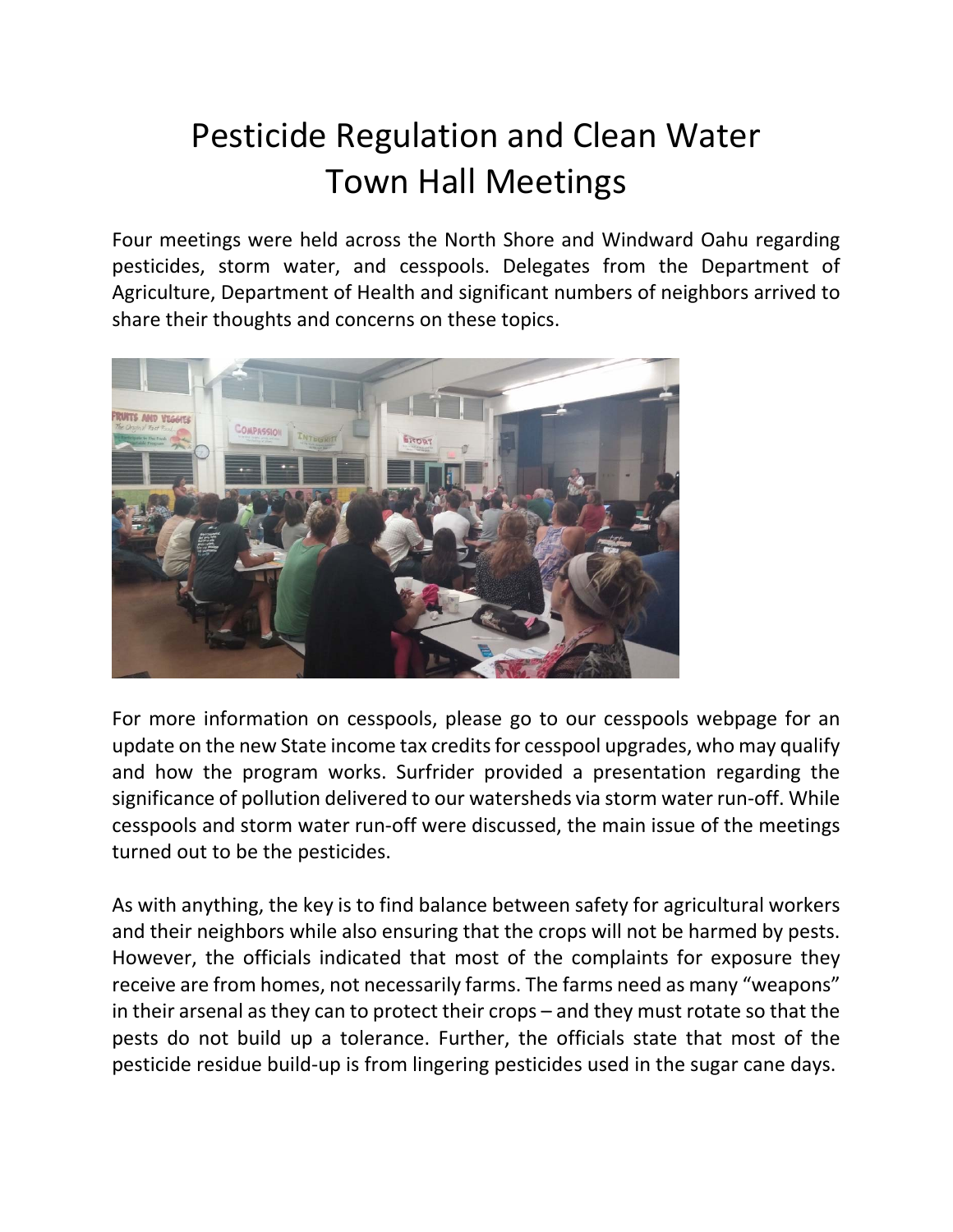Tom Matsuda (head of Dept. of Ag Pesticides Branch) alwaystouts "The Label isthe Law". The labels on pesticides spell out in great detail exactly how the lay person is to use the pesticide. Any use outside of the perimeters of the label is illegal. For example, the label may prohibit application under certain weather conditions or using high‐pressure sprays or certain nozzles.

One major issue the Dept of Ag has against it is that it only receives .04% of the annual budget. The past few years, the Dept of Ag had a 40% loss of manpower due to budgeting. Until a recent un‐freeze in hiring, there has been only one inspector per island. Currently, they are working on filling 6 inspector positions as well as 2 education specialist positions that the legislature approved.



One of the key concerns has been pesticide drift near schools and homes. There is a 100' determination from WPS information on exposure to workers when application is going on for a specific product. However, as always, look at the label as many are silent on buffer zones; except for a 25' water way buffer zone.

Currently, only nine States have passed buffer zone requirements; please see the image below.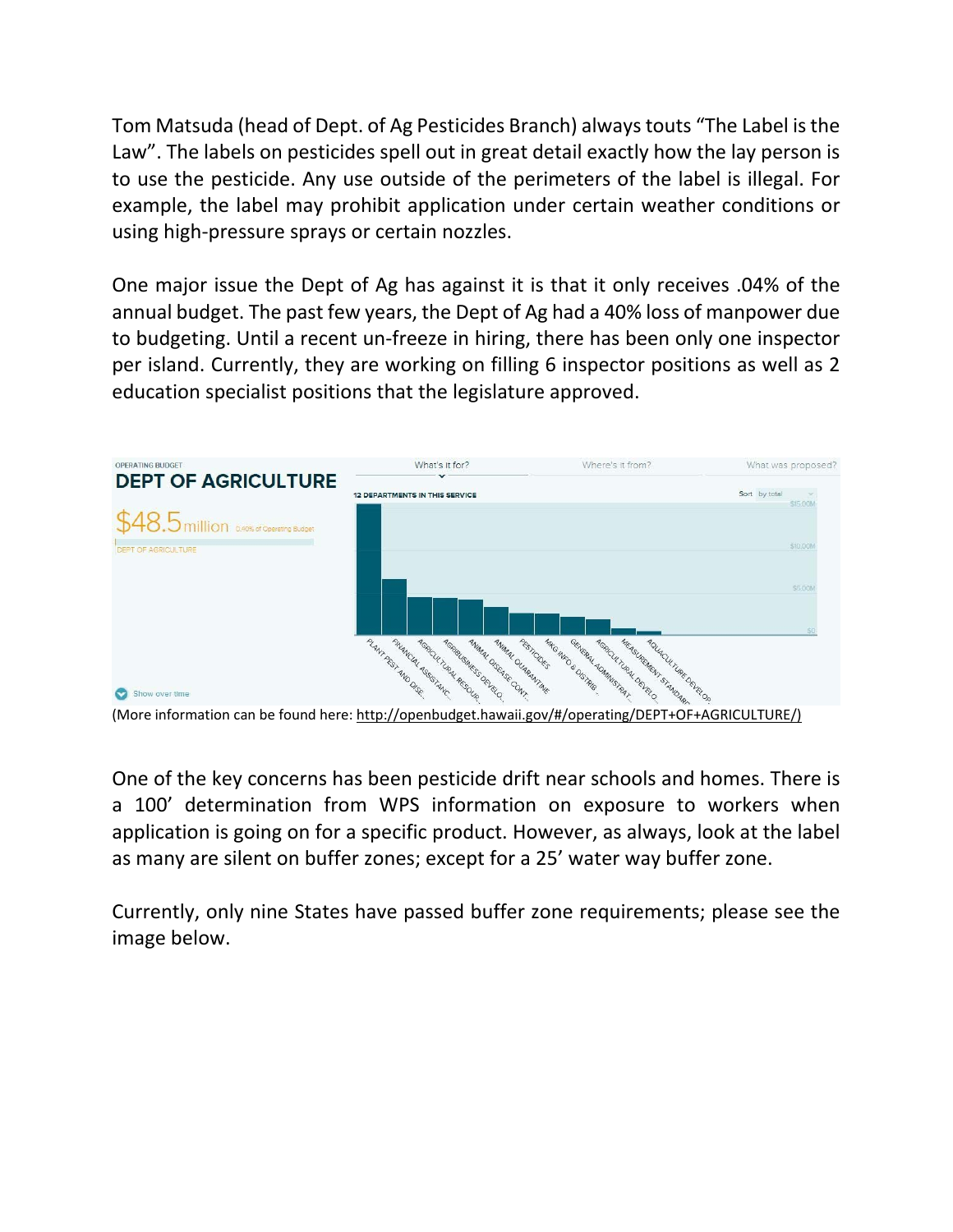|   | <b>State</b>  | Aerial application prohibition:                                                                                                                                                                                                                                                                                       | <b>Ground</b> application                                                                                                                                                                                                                                  |
|---|---------------|-----------------------------------------------------------------------------------------------------------------------------------------------------------------------------------------------------------------------------------------------------------------------------------------------------------------------|------------------------------------------------------------------------------------------------------------------------------------------------------------------------------------------------------------------------------------------------------------|
|   | Alabama       | 400' of schools                                                                                                                                                                                                                                                                                                       | N/A                                                                                                                                                                                                                                                        |
|   | Arizona       | 1/4 mile of schools or day care facilities for odoriferous<br>pesticides profenofos, sulprofos, def, merphos and<br>other pesticides with similar odor characteristics.<br>Also highly toxic pesticides within 1/4 mile of school<br>or day care facility.                                                            | 1/4 mile of schools or day care facilities for odoriferous<br>pesticides profenofos, sulprofos, def, merphos and<br>other pesticides with similar odor characteristics.<br>Also highly toxic pesticides within 1/4 mile of school<br>or day care facility. |
|   | California    | N/A                                                                                                                                                                                                                                                                                                                   | 300' of schools for Methyl bromide applications                                                                                                                                                                                                            |
|   | Louisiana     | 1,000' of schools (pub. or pvt. Day or residential and<br>elementary to secondary). Except for mosquito<br>control                                                                                                                                                                                                    | N/A                                                                                                                                                                                                                                                        |
| 5 | Maine         | 1,000' of schools unless the wind is between 2 and 10<br>mph                                                                                                                                                                                                                                                          | N/A                                                                                                                                                                                                                                                        |
|   | Massachusetts | 150' from schools                                                                                                                                                                                                                                                                                                     | N/A                                                                                                                                                                                                                                                        |
|   | N. Hampshire  | Aerial application cannot occur when children are<br>commuting to and from school and when there is outdoor<br>activity. Prohibits aerial applic. in sensitive areas, day care<br>centers and school buildings and property, playgrounds<br>and athletic fields. Distance is subject to aerial application<br>permit. | N/A                                                                                                                                                                                                                                                        |
|   | N. Jersey     | 300'horizontal around schools. For control of gypsy moth;<br>2 mile restriction for kindergarten - 8 <sup>th</sup> grade and 2 1/4 mile<br>of grades 9 - 12 or when students are commuting to and<br>from school                                                                                                      | 250' from school property with equipment operating<br>at greater than 60 psi.                                                                                                                                                                              |
|   | N Carolina    | 300' of schools when occupied.                                                                                                                                                                                                                                                                                        | N/A                                                                                                                                                                                                                                                        |

Mahalo nui to our town hall panel for engaging our communities at our town hall meetings:

| <b>Scott Enright</b>  | Chairman, Dept. of Agriculture                          |
|-----------------------|---------------------------------------------------------|
| <b>Tom Matsuda</b>    | Pesticides Program Manager, Dept. of Agriculture        |
| Darryl Lum            | Clean Water Branch, Dept. of Health                     |
| <b>Mark Tomomitsu</b> | Waste Water Branch, Dept. of Health                     |
| Sina Pruder           | Waste Water Branch, Dept. of Health                     |
| <b>Fenix Grange</b>   | Hazard Evaluation & Emergency Response, Dept. of Health |
| <b>Stuart Coleman</b> | Surfrider                                               |
| Rafael Bergstrom      | Surfrider                                               |

Mahalo nui to our community members for participating at our series of meetings on pesticides and clean water. These meetings are an important first step and our